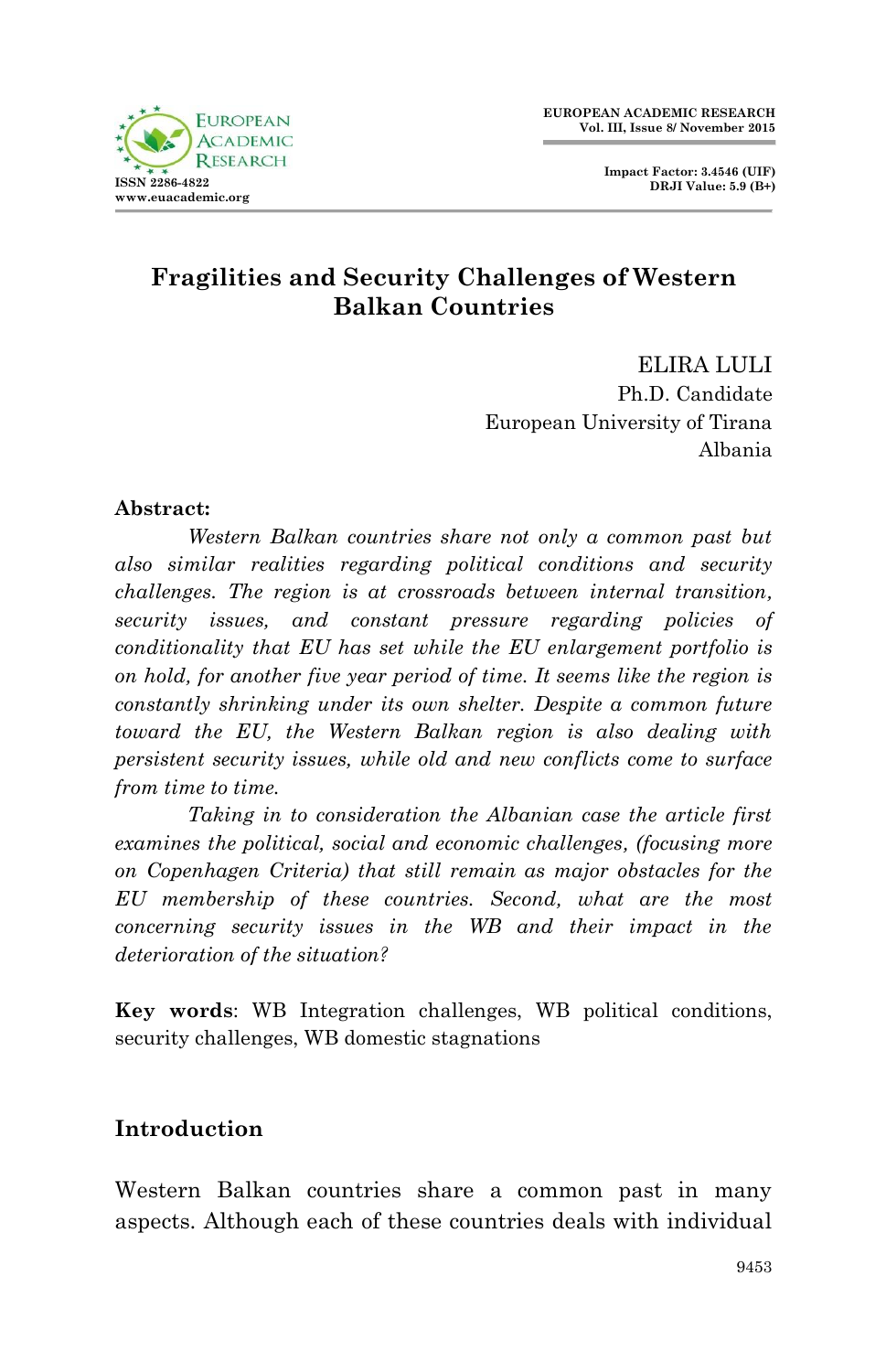domestic issues, and pace on speed of reforms, they face the same issues regarding the Copenhagen Criteria and have to move quickly regarding the fulfillment of these criteria. Beside harsh ethnic conflicts, new and old nationalist behaviors and divergences, these countries inherited from old political regimes strong doses of anarchy, which remain still as main obstacles for the modernization and democratization process of these countries. This region beside the bitter past made of conflicts, seems to lose from time to time a steady commitment approach to overcoming the legacies of the past and finding solutions for the disputes. On the other hand, it seems like the European Union get involved when the friction between the parties is really aggravated. The Komanovo Case in Macedonia showed again that friction and conflicts in the Balkan region can easily be revived. Moreover, it remains to be seen how the refugee crises will further evolve in the EU, if there will be any kind of restriction regarding transit borders in any of EU countries (namely Central and Western Europe and Scandinavian countries), where hundreds and thousands of refugees mostly from Syria and Iraq are headed to and what impact any deterioration of this situation will bring in the Western Balkans which has been a transit point for these refugees. Western Balkans have made significant strides forward under the transformative power of the EU until now, but they are still lagging behind due to their domestic stagnations and regional security challenges. Moreover, it remains to be seen if there will be a steady continuous support and engagement for the next years now that the enlargement process has lost a "pro-active approach" (Vejdova 2013;27) and is manifesting an incremental enlargement fatigue. There are implications to consider from all these recent developments because "If there is stagnation in the democratic reform process or in the EU's pro-active approach then there is a danger of backsliding and standstill in the hard work of change and reforms."(Ibid) Besides this, a slow down on reforms and EU engagement process may contribute to the amplification of the security challenges that the WB faces,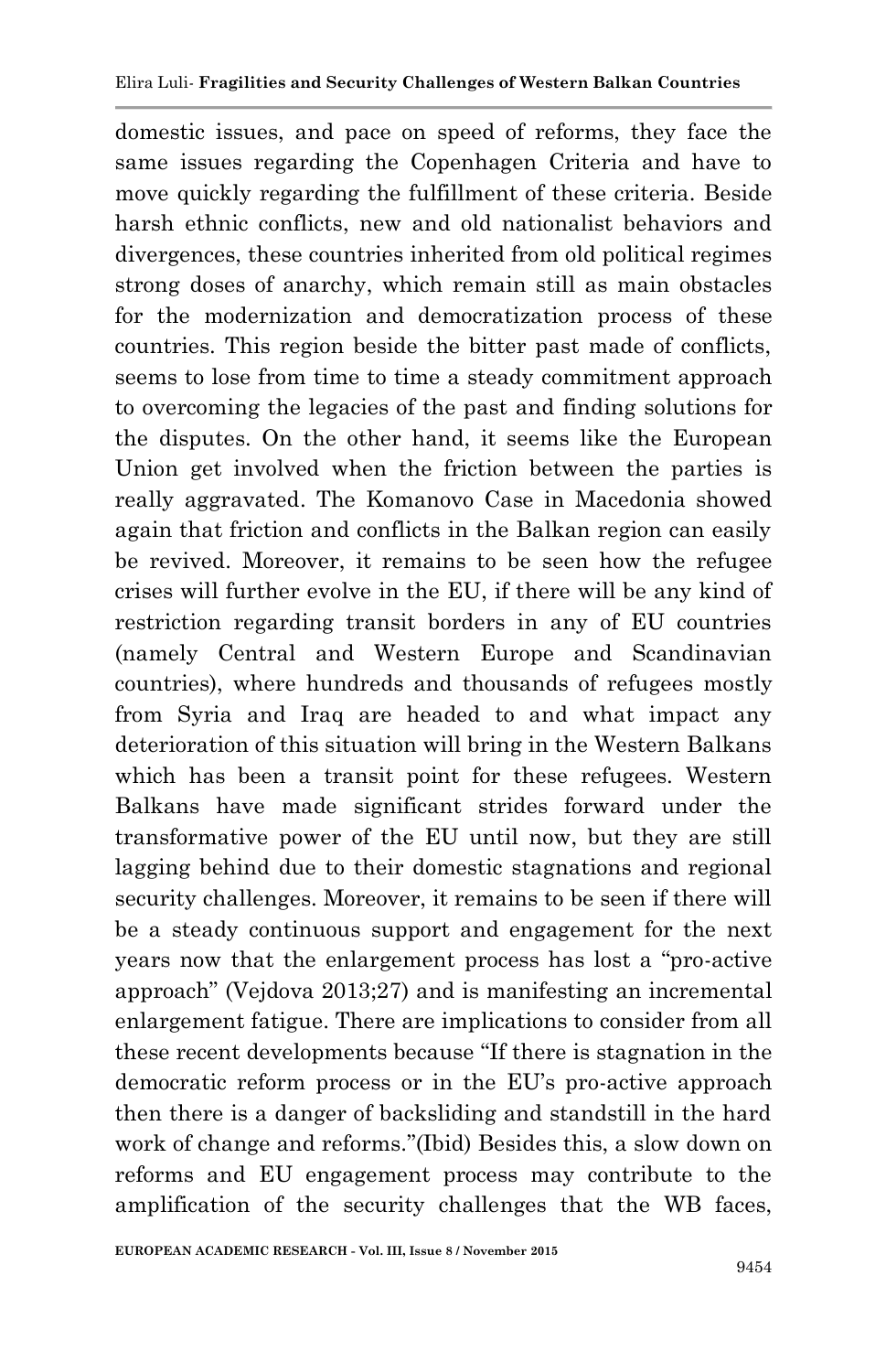namely terrorism, drug trafficking, organized crime, ethnic conflicts, money laundering etc.. It is essential to have an individual but also common regional approach to fight these phenomena since "the region is a set of communicating vessels and all processes whether positive or negative reverberate throughout the whole of the region."(Ibid) Taking this fact in to consideration, it is not by coincidence that democratic climate is weak and manifested in domestic stagnation and slow drift in all of these countries.

Furthermore, nowadays security issues are interconnected and have significantly expanded as phenomena "The world has seen an alarming rise in what we call "transnational threats" – those that emanate less from confrontations between states, but from terrorism, organized crime, smuggling of arms and drugs, trafficking in human beings, cyber-crime."(Zannier 2012;1) WB region is also dealing with these kind of transnational threats which have been heightening as a result of long transition processes and as tension between great powers is inextricably linked and reflected in the regions and states related to them.

The article aims to present in general the current affairs and issues in the WB region. The main objective in the first section of this paper is to outline the internal domestic issues where the WB region remains still trapped, taking in to account the Albanian case. The following sections focus on the security issues which continue to evolve due to unfinished transitions, slow integration reforms, informality and lack of democratization. Finally the conclusion part will summarize some of the above mentioned challenges as well as some recommendations related to the security issues.

# **The Western Balkans trapped in Stagnation and transition processes: The Albanian Case**

Western Balkans remains still under a transformative process between back and forth strides toward EU integration process.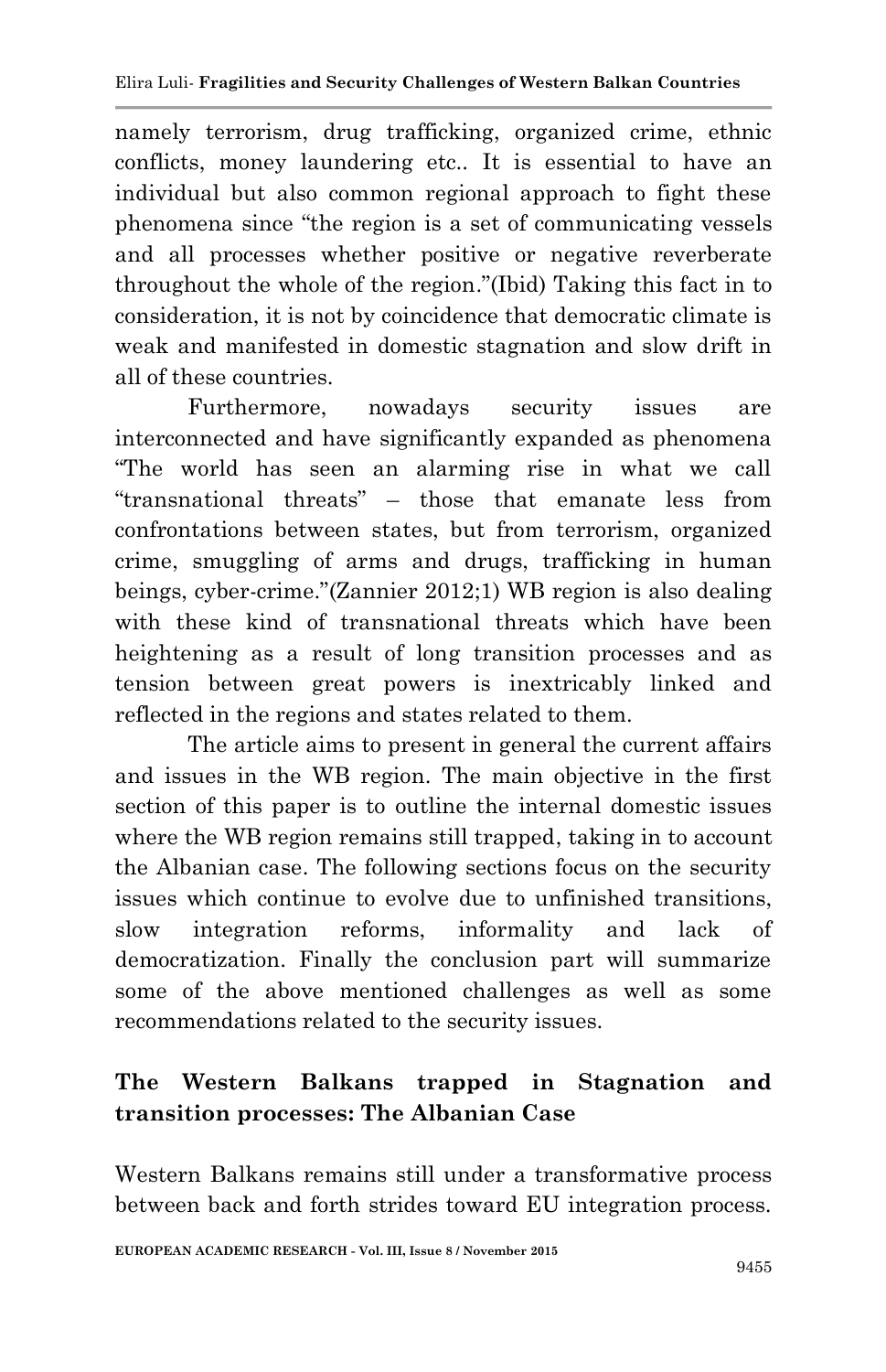Countries of this region seem to lose a steady commitment on continuous reform and insufficient determination to finish the transformation process in order to gain EU membership. After the 1999s, it was expected more progress to be made, but the situation right now reveals more threats and challenges than opportunities.<sup>1</sup> Admittedly, from a general perspective one can notice that all Western Balkan countries face more or less similar issues and challenges related to Copenhagen political criteria but in comparison to each other they have their own speed on reforms and other additional internal specific issues. When analyzing Western Balkan states as separate cases one is not able to have a clear understanding whether an internal issue in one state has a spill-over effect to the neighboring one and then to the whole region, or is the weak democratic climate in all of these states that make them face more or less similar political issues, or maybe is both of them. Examining the Albanian case separately, one can notice how similar the cases of WB countries with each-other are.

Albania has been systematically dealing with corruption since there is not yet a notable reform progress made on democratization of the institutions. *"According to the Transparency International, corruption in Albania within the public sector remains one of the country's biggest challenges, particularly in areas such as political parties, health, and justice systems. The low wages, the social acceptance of bribery and the narrow social networks make difficult the task of combating corruption among police, judges and customs officials. Corruption is also closely interlinked with organized crime with many of the senior state officials being involved in smuggling, contraband, tax evasions and land grabbing. (Nence 2013)"*

Although a Judicial Reform Strategy is in progress since 2011, Albania still lacks rule of law, poor performance and liability in judicial institutions and corruption in judiciary system. Moreover, it has been since the beginning a process very much debated for lacking transparency, comprehensive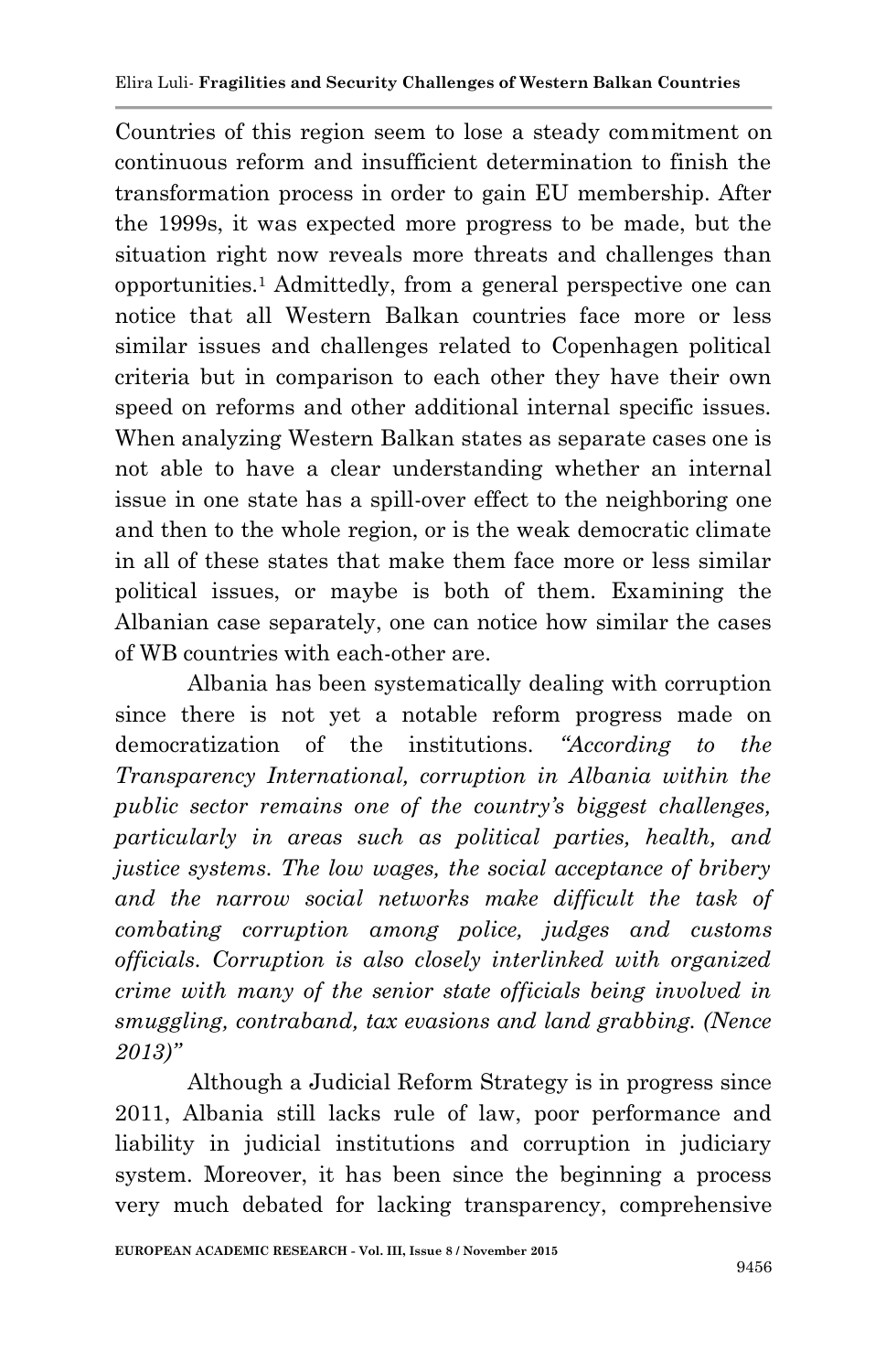inclusion and consensus. "Albania's ruling parties and the opposition remain divided on important judicial changes, intended to curb political influence on the judiciary and help the country's EU accession"(Mejdini 2015), while some other local analysts express skepticism about the results of this judicial reform. The major problem in the judiciary system is again the corruption. In an interview for the Albanian Daily news the German Ambassador to Tirana Mr. Hellmut Hoffmann comments on judicial reform that *"when the European Union member states say that there is a problem with corruption in the judiciary, their point is not so much that you don't have the right laws or that the laws are not perfect. Their real concern is that the existing laws are not applied in the right way because too many judges are corrupt. This is the heart of the problem."( Hoffmann 2015)*

Decriminalization of the Parliament is another major challenge or mission to accomplish in Albania. Some Politicians with criminal records amidst Albanian political parties has been a breaking issue recently. Head of Venetian Commission during a recent visit in Tirana declared: *"Albanian parliament should be a place of constructive debate. On this key institution exists the weight of a doubt and you need to escape from it, it should be reached what is called decriminalization. A legal reflection on this matter is very urgent for Albania and the Venice Commission is ready to help."( Buquicchio 2015)*

The political class seems not fully committed to tackle or free itself from this phenomenon, regardless of persistent calls from the international factor about this issue.

Another issue which needed to be solved many years ago as the project on the opening of communist files is still on hold. In comparison to other communist countries which get rid of this matter years ago, Albania continues to delay also this process. This is still an obstacle in shedding light on the activity of regime collaborators or security service persons from communist period that might still be in some official position or might have probable links with government officials that are in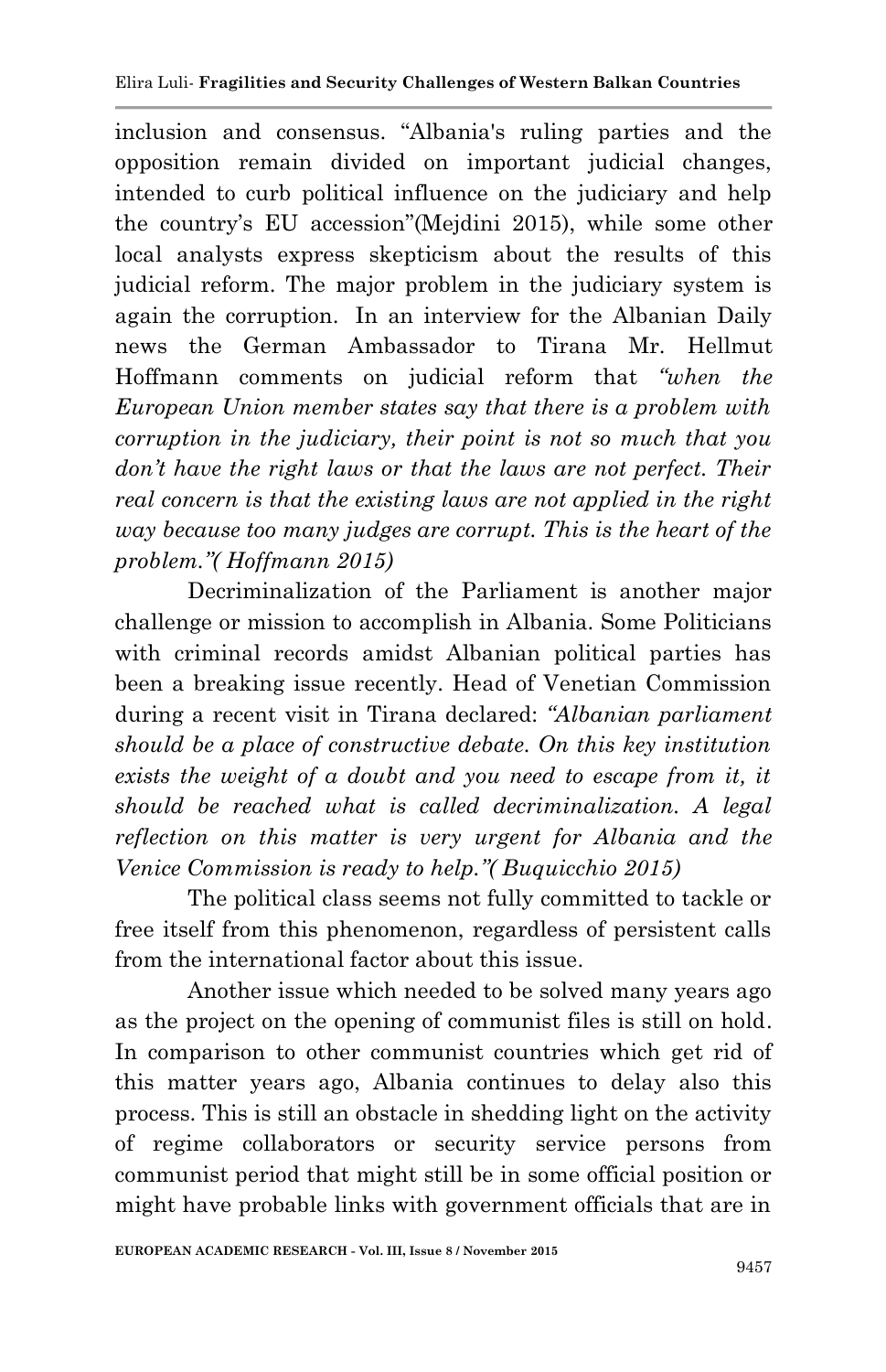power. The completion of this project would help to tackle the old problems inherited from the past, old forms of political regimes and would finally bring transparency and hopes that democracy is a process that is maturing in the country. Other current issues that Albania is dealing with are informality, conflicting governance between the political parties and media freedom.

Informality has had a corrosive effect on the economy of Albania for many years. The results of informality for 25 years were seen in unemployment rates, decrease in economic growth and lack of economic stability. Political dialogue still remains a challenging issue for Albanian political forces. The relations between the political forces need further improvement and consensus in finding less conflictual ways to move ahead towards reforms. Media freedom in Albania is still characterized by informality, lacking freedom of thought, fair media competition in the market and misinformation.

What is differing in the other WB countries regarding these challenges mentioned in the Albanian case is only the intensity of these phenomena and their own internal peculiarities in addition. Furthermore issues like the normalization process between Belgrade and Pristina and name issue between Macedonia and Greece require great efforts and attention to find compromise for the benefit of good relations between the countries and good regional climate. "If Serbia and Kosovo do not find a solution to their relations (and the only solution is a clear European perspective for both), rising ethnic and religious tensions may explode with unpredictable consequences for the wider surroundings."(Božinovic 2015)

# **Unrest time in the Balkans; the persistent security challenges continue to heighten**

The Western Balkan region is not characterized only by ethnic division and conflicts. Actually, the ethnic groups, despite their differences, are brought together for criminal purposes. This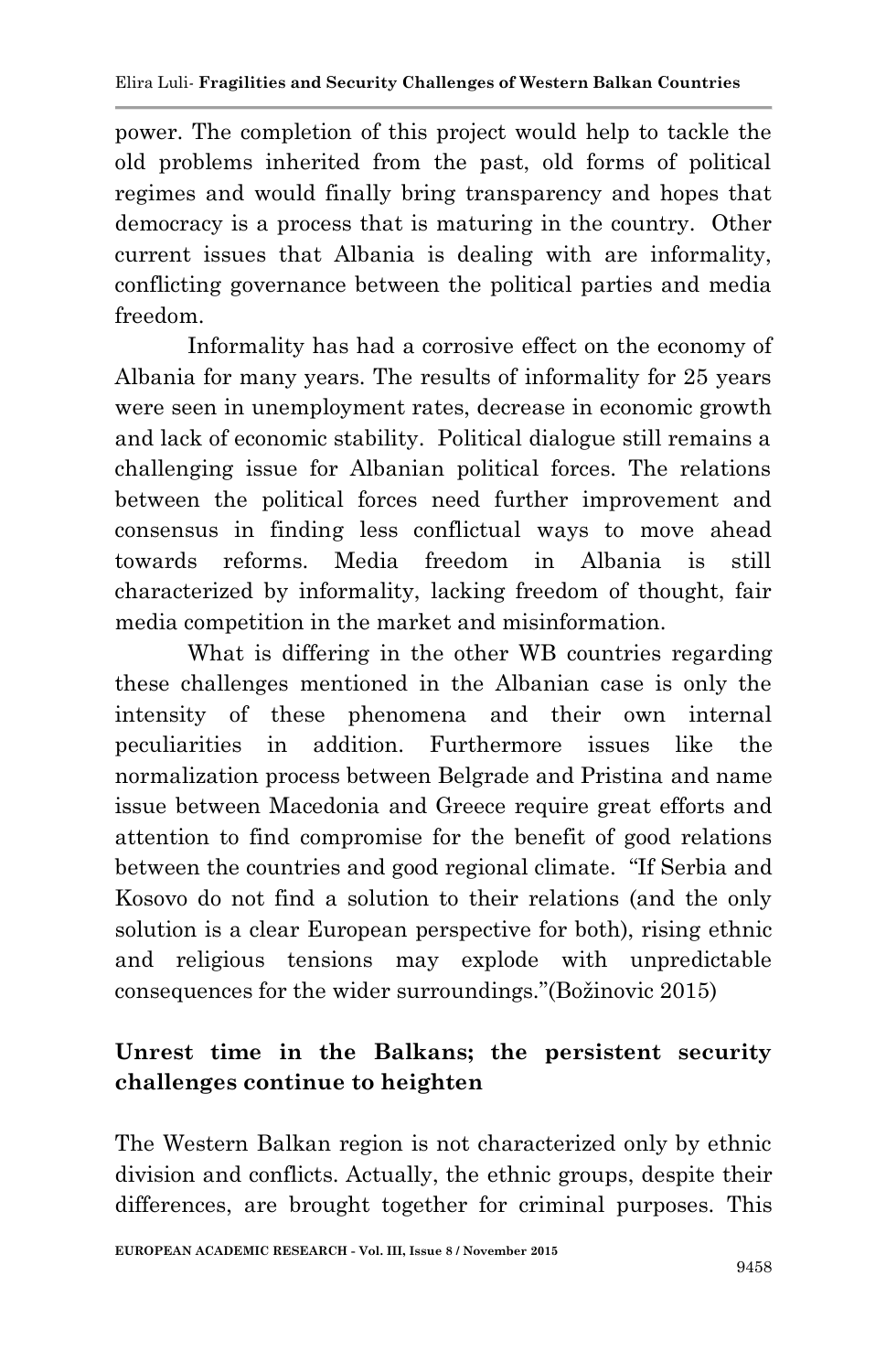region has been systematically dealing with organized crime, drug trafficking, money laundering, and finally terrorism is now increasingly finding free ground for action there. The intensity of the criminal activities has increased in the recent years due to "the fall of strong border defenses and controls as well as the virtual collapse of police forces and even of any central authority, the entire region opened up to the forces of lawlessness. Indeed, criminal organizations co-opted not only political but also law enforcement officials". (Binder 2002) Throughout the years, the Balkan countries served as convenient transit point for distribution of various narcotics. They have not only served as transit points or transit corridors but also recently they have been cultivating cannabis in particular*. "Albania, apart from being on the heroin transit route, is also an important cannabis producer for markets in Europe. The cultivation is largely carried out in the more remote mountain regions of the country that the government has difficulty accessing, with the most likely final destinations being Italy and Greece."(Likmeta 2010)* This trend is upgrading these countries from cultivating ones into ones able to store what they are producing or cultivating, more over "domestic consumption of drugs is growing and the drugs that are transited through the region are fueling the growth."(Ibid) In Albanian case, although the international calls and aids and several initiatives carried out by the governments to fight this phenomena, still it's a notable occurrence of this kind of trafficking. According to US State Department International Strategy for Narcotics Control report, released on 2010 *"Albania, Bulgaria, Kosovo, Serbia, Croatia and Bosnia and Herzegovina are used by narcotics traffickers to move Afghan heroin from Central Asia to destinations around Western Europe. To a lesser extent Macedonia, Romania and Montenegro are also considered as staging posts for traffickers" (Ibid)*

As long as there are weak institutions and endemic corruption not only Albania but the whole region will continue to remain vulnerable to drug trafficking trends and also to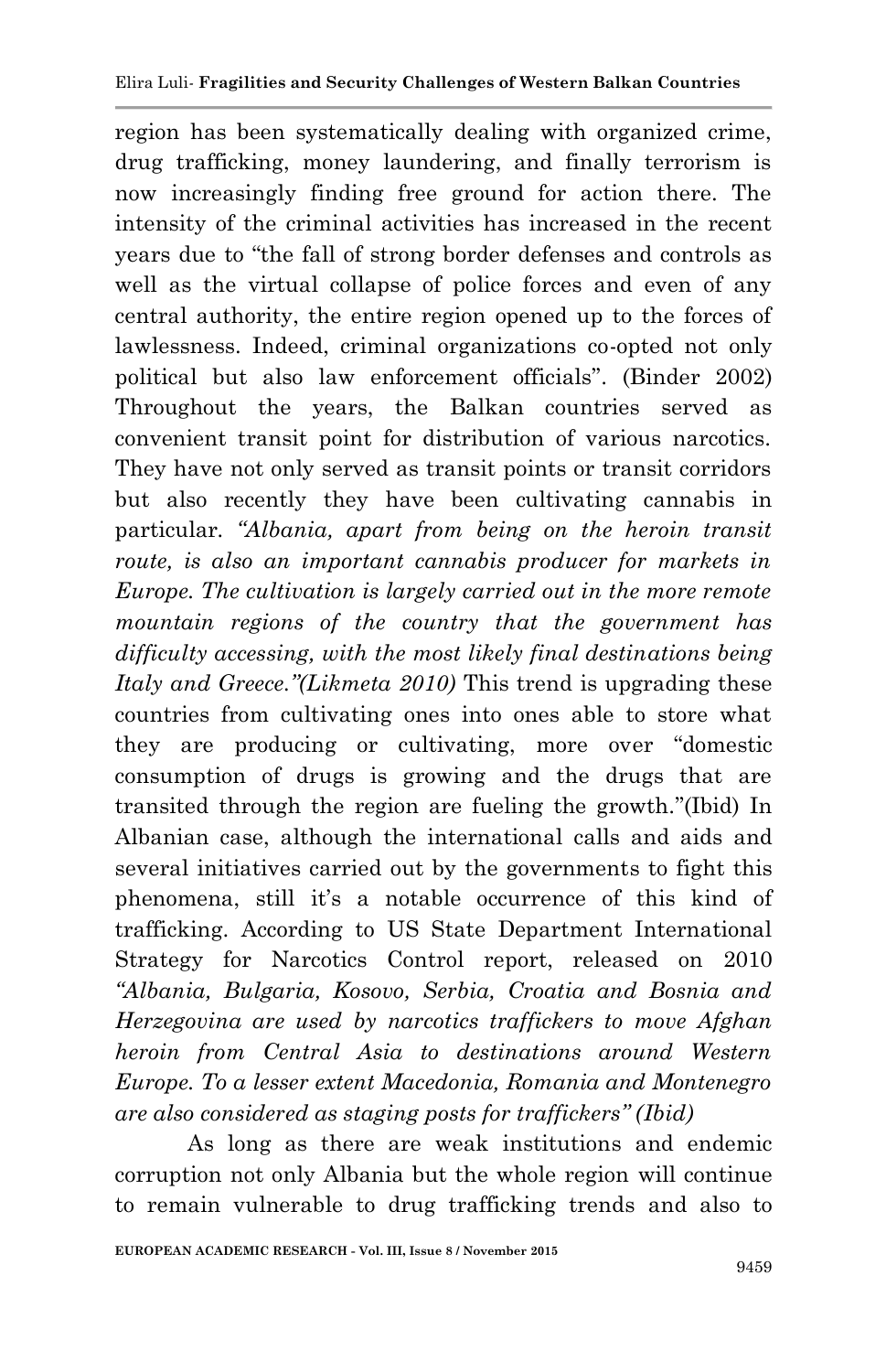other criminal activities. Terrorism is a phenomenon already widespread across the globe. The Balkan region has been a crossroad meeting place for international actors and players, including terrorist organizations. The ongoing transition processes and economical difficulties continue to open the possibility to these phenomena in the region. The Balkans possesses potential for criminal activities, recruitment, terrorist activities and the possibility to raise funds for terrorist purposes and activities through money laundering. Although "the ongoing battle for the hearts and minds of Balkan Muslims for radical causes is not new – it started long ago, with the fall of Yugoslavia (Vićić 2014) , there is a notable growing influence of Al-Qaida and recently of the ISIS organization in the region. *"More than 330 Bosnian citizens, 50 to 90 Albanians and 80 to 150 Kosovars, in addition to a number of fighters from Serbia, Macedonia and Montenegro, went to Syria and Iraq to fight. These are mostly people who come from the social, economic and even geographical margins, with no possibility for work or abilities, with limited education, who believe they are fulfilling their holy mission there," explained Vlado Azonović, professor at the Sarajevo Faculty of Political Science and expert on terrorism issues." (Vićić 2014)* In addition, the refugee crisis that has plagued Europe but also WB as a transit point has triggered the fear that potential terrorism may grow out from this Syria and Iraqi flow of refugees, since WB region serves as a trampoline zone for Islam extremists heading toward west. *"But Europe already has a terrorism problem, and the bigger danger is that radicalized European Muslims will transform the Syrian refugee community into a more violent one over time. The actual security risks now are low, but the potential ones are considerable if the refugee crisis is handled poorly."( Byman 2015)* The Paris attacks might spring further debates and criticism on *"the continent's system of open borders"( Troianovski & Walker 2015)* or "open door refugee policy" (Ibid) and *"the security concerns raised by the attacks could put the Schengen open- borders policy under pressure in the long term,*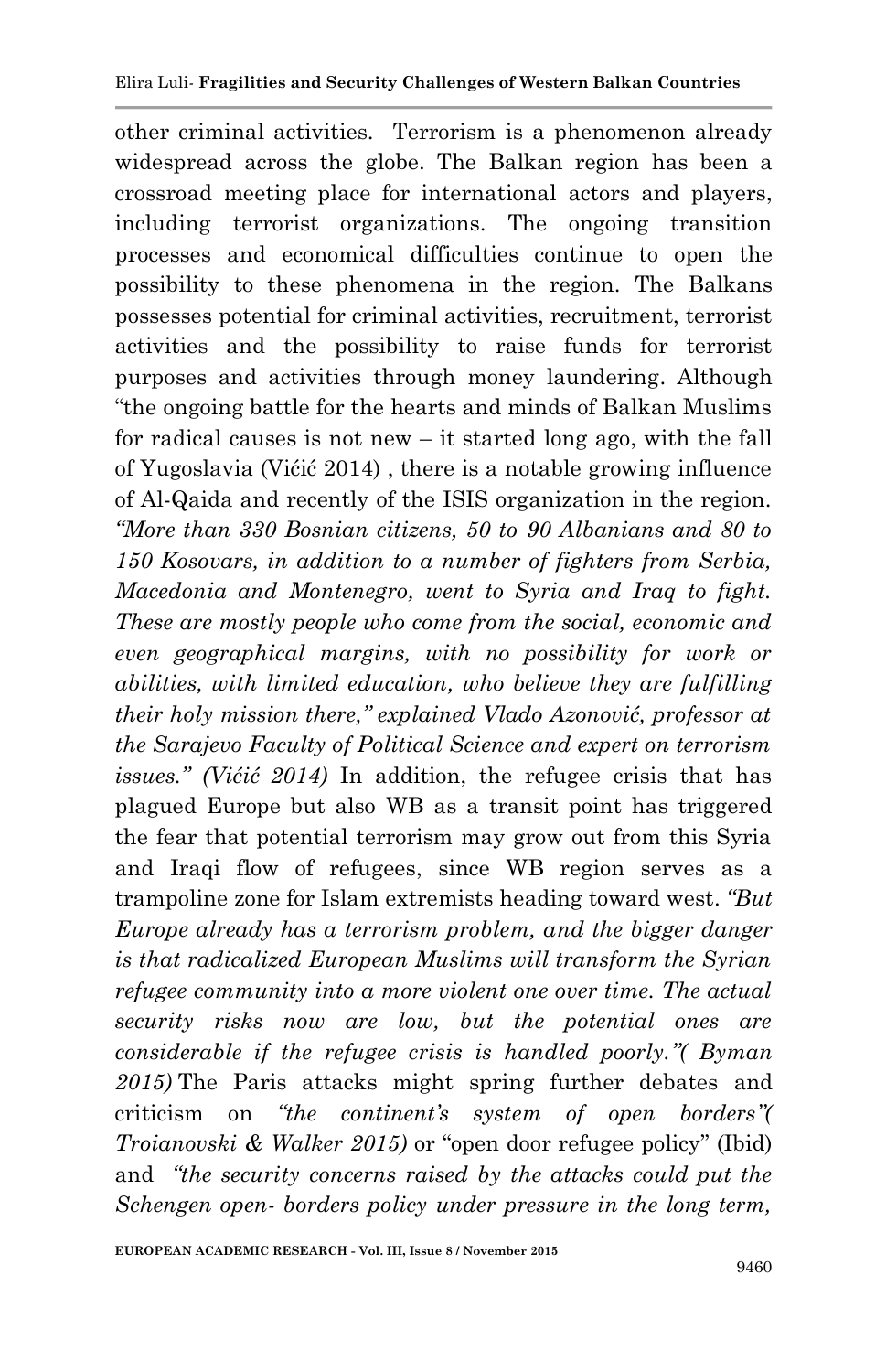*given the likely intensified criticism coming not only from radical populist parties but also moderate center-right forces"(Ibid)* If all these debates will drive to border closures decisions across European nations "*the result could be a rapid buildup of migrants in Europe's frontier countries, Greece and Italy, as well as in Balkan countries. Countries' lack of resources for accommodating migrants in wintry weather could lead to disaster and humanitarian crises on top of everything else, analysts warn*."(Ibid)

The latest Kumanovo crises in Macedonia showed again that peace in the Western Balkans is still a fragile process and unfinished business. In the case of Macedonia, the recent crisis originates from the non-compliance to the Ohrid agreement. Since the time of its conception, its potential for a better functioning of a multi-ethnic state never showed in practice, or has been abused with. Political forces have shown since the start of its implementation a predisposition to avoid fulfilling the agreement obligations in detriment of the agreement.

"What is happening in Kumanovo is an attempt of the authorities in Macedonia to divert public opinion and create stress among people through artificial ethnic conflict*; "The mere coincidence is extremely improbable. The attempt to present things that at the moment the Albanians in Macedonia seek to divide from the state, as other observers put it, this is the wrong time for it," Professor. Pavlov<sup>2</sup> explained. In his words, the division in the Macedonian society is the fault of the government. According to this historian, what is happening in Macedonia is a result of a regime that has nothing to do with democracy." (Pavlov 2015)*

In another interview former Albanian Ambassador to Macedonia Mr. Arben Cejku stated: "I think, beyond what is being said by the media, we see clashes of multiple interests in Kumanovo, starting from the crime world (a crossroads which has seen criminal regional segments) and political conflicts between the two main parties. (Cejku 2015) The political class in power seems more vulnerable to such incidents, clashes and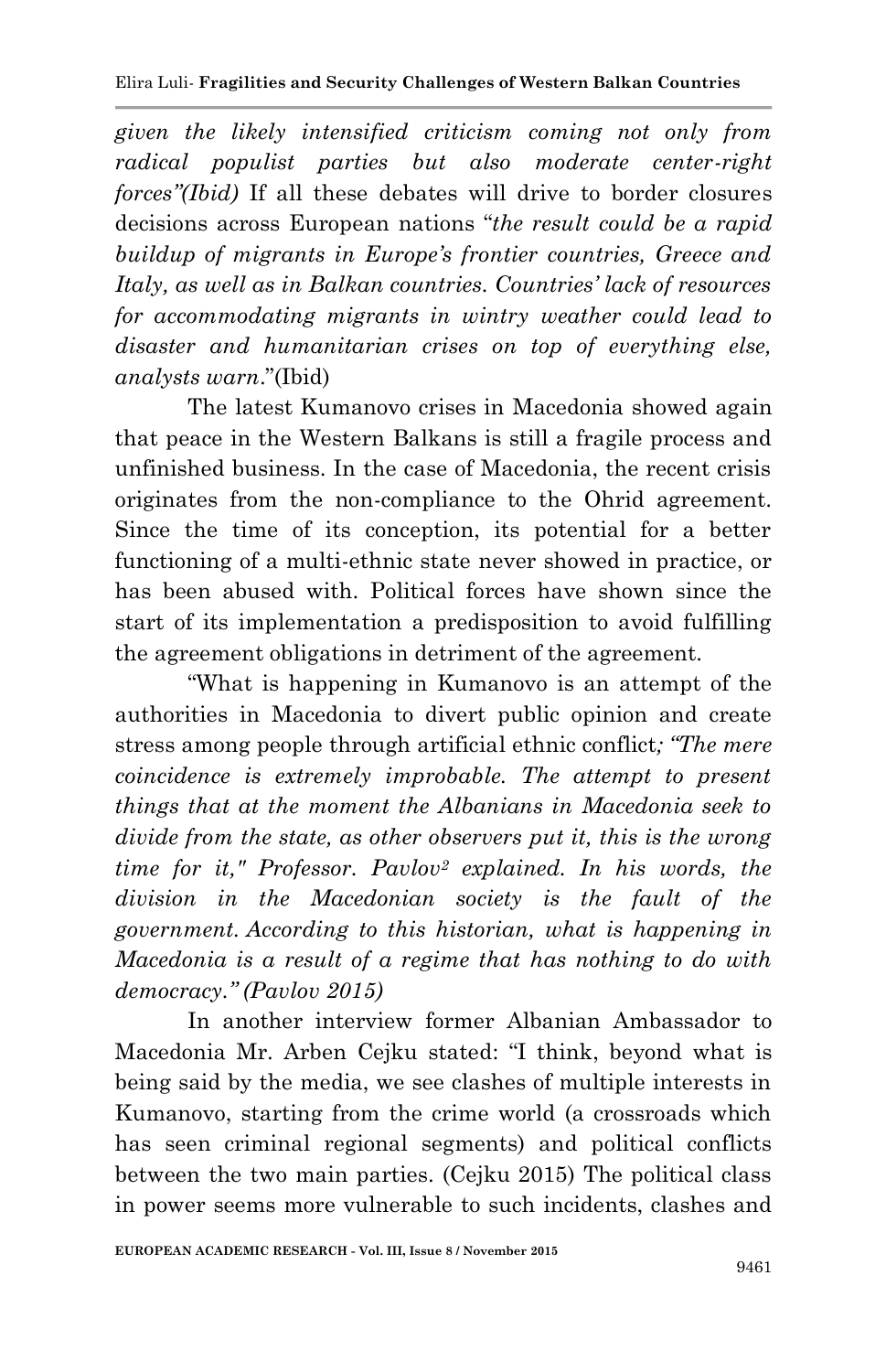friction in detriment to the whole region rather than performing an institutional good work in favor of cohesion among people and cooperation. On the other hand, the EU comes out with strong statements whenever friction breaks out and poses a risk for escalation, not only in the region but also beyond. Commissioner Hahn declared on the situation in Kumanovo*:"I urge the authorities and all political and community leaders to cooperate, to restore calm and fully investigate the events in an objective and transparent manner within the Law. Any further escalation must be avoided, not the least in the interest of the overall stability in the country.": (Hahn 2015)* Also, "The Latvian Presidency of the Council of the European Union has called on the authorities, as well as both government and community leaders, to work together to prevent any escalation of violence." (The Latvian presidency 2015) In case of WB countries a sustainable security regional environment "is necessary condition for effective domestic reform" (Cawthra & Luckham 2003:325) in all WB countries. Building "regional security organizations or multi-functional organizations" (Ibid) would help to harmonize actions and strategies and enhance multilateral cooperation. "Moreover, if reforms can be harmonized across countries constituting a "security complex", this can be an important confidence- and security-building measure."(Ibid)

# **Conclusion and Recommendations**

Delays that have brought endless transitions seem to have waning hopes for the people of WB countries. Returning again to the EU membership, the main difficulties for the WB countries to gain it, lie in three main issues: 1.domestic change and reform, as democratization and modernization process moves slowly in the WB countries 2.Regional cooperation has been lacking until the recent years, taking into consideration "the fact that each country perceives such demands for cooperation with neighbors as a profound threat<sup>3</sup> because such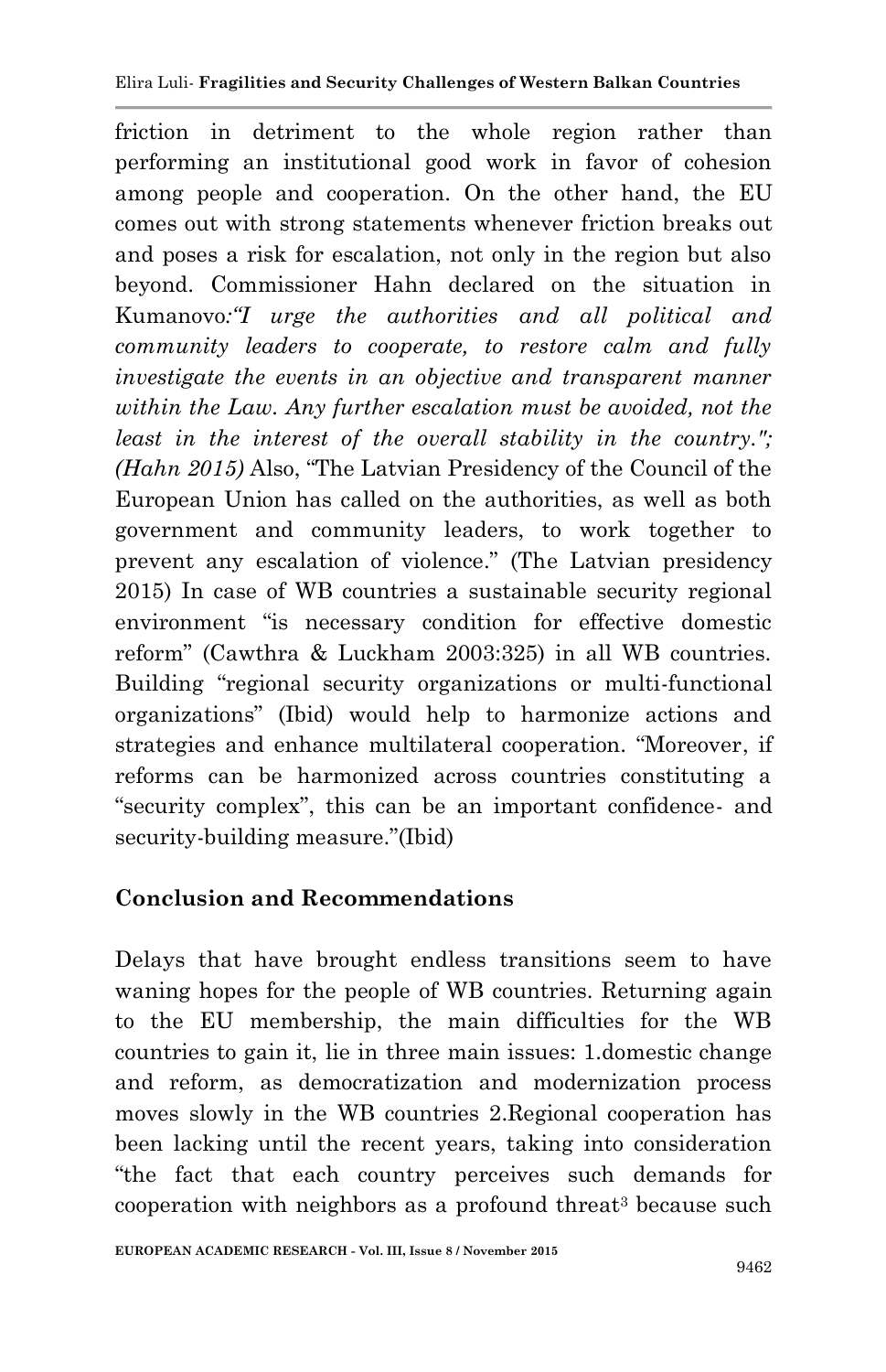cooperation appears to be made as a precondition of membership of the EU and NATO" (Cauthra & Luckham 2003;296) and security challenges which will heighten in the future as long as there is stagnation on reforms and no clear perspective for EU membership of these countries. In fact, *"precise dates of enlargement are not as important as oversight and application of democratic practices and procedures in the region. Strengthening democracy is the best way to prevent these countries finding themselves caught between Western and non-Western values." (Božinovic 2015)*

The refugee crises pose potential threat for WB if borders around Europe will close up or any restriction entry on emigrants will follow on after the latest terrorist attack in Paris, France. Western Balkan would be too fragile to bear stockpiles of refugees and could be overwhelmed by this situation. Moreover, interstate relation could deteriorate and old or new conflicts may come to surface again. Meanwhile slow progress in reforms that are related to Copenhagen criteria on separate state level may jeopardize the whole region when it comes to common regional threats as organized crime, illicit trafficking, smuggling, money laundering, Islamic radicalism etc.

Corruption is an issue which has been systematically preventing stability, development of democratic and efficient institutions and a good economic climate in WB countries. This phenomenon has been eroding the resources available for the benefit of citizens and linking corrupted officials and governance to criminal operations, criminal alliances, conflict and gripping them to power.

Media environment in general is also a concerning issue in the WB states. *"The 2014 report from the US-based watchdog Freedom House has classified the Western Balkans as a region that saw a sharp deterioration in terms of freedom of the press. All the Balkan countries except Greece are classified as partly free in the freedom of the media index."(Erebara 2015)* The improvement of Media freedom requires great attention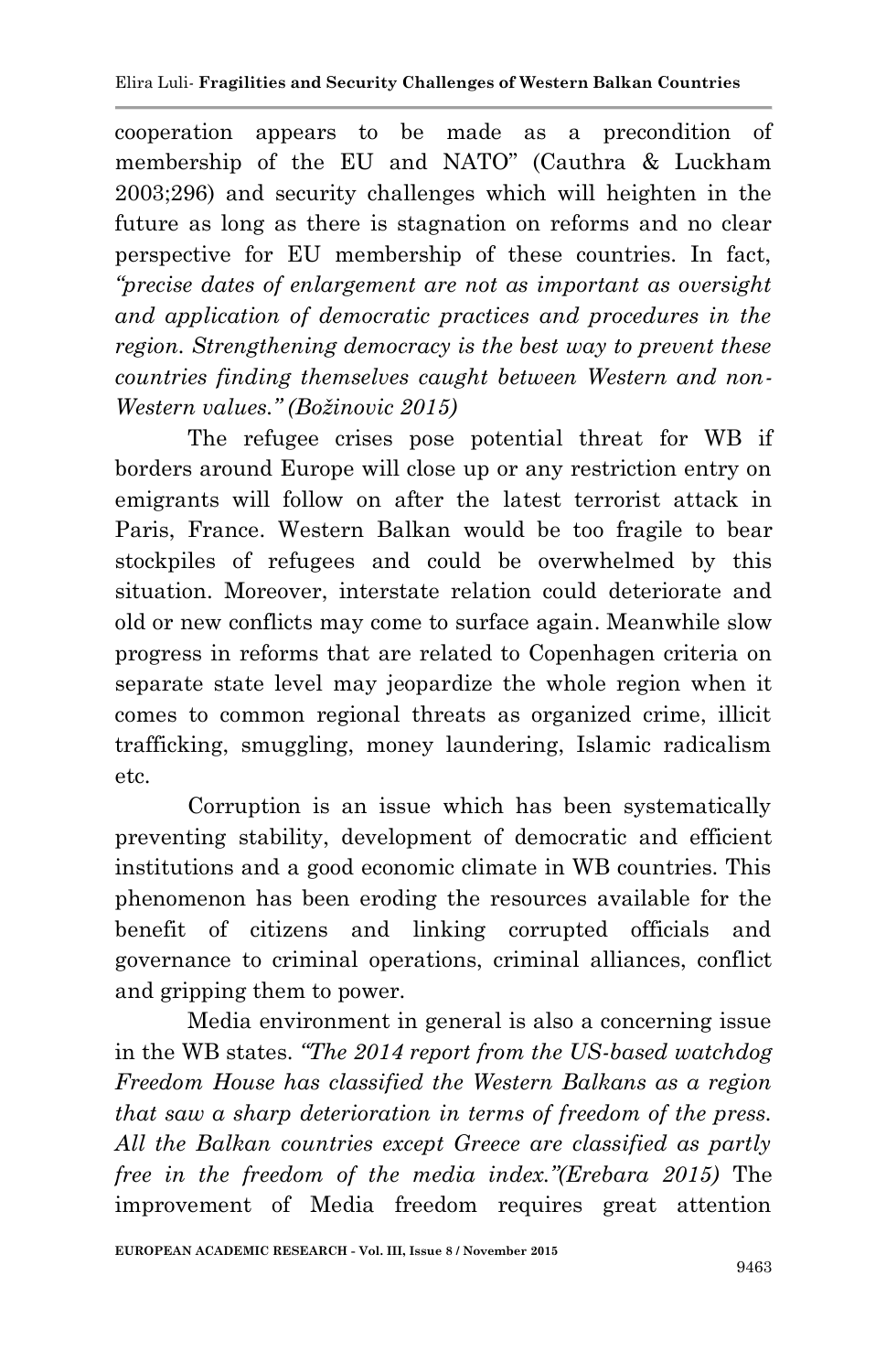because "media freedom and pluralism and the democratic social and political functioning of a state are mutually dependent." (European Parliament, Directorate B;72:2014) Finally, ongoing relations between WB and EU need to constantly be maintained in order to avoid the WB region stuck in the past. *"Many observers of Eastern Europe and Balkan history have long been aware of—that the same economic and political conditions persist there today as five hundred years ago: laws are not subject to enforcement, everything is negotiable and relative, and everyone interprets rules to their own advantage. And, again, this entire, chaotic and inherited system is often portrayed by the people of the Balkans as a talmeshbalmesh, a dish whose contents cannot be described. (Grumeza 2010:217)* For this reason in-depth monitoring ,assistance and constant relations are needed from the EU side, to make sure that WB countries could be able to achieve serious progress on reforms needed for EU accession.

## **Recommendation regarding some security issues**

### **The Kumanovo case**

The situation in Kumanovo should be reviewed and followed with great attention for the prevention of similar events in the future. The Kumanovo issue first appeared as a matter related to international terrorism, even with the ISIS organization and secondly as a criminal activity that sought to destabilize Macedonia. These insinuations were fabricated by progovernment opinions in order to legitimize this criminal event and distract attention from the domestic problems between the government and opposition. Then was "the Albanian factor" involved. The Albanian case is usually seen or featured under a "nationalist" optic because attracts more attention and is aimed to contribute to acquiring political capital, especially for the government.

There has been no official version from the investigative authorities so far, but despite this, the Macedonian factor on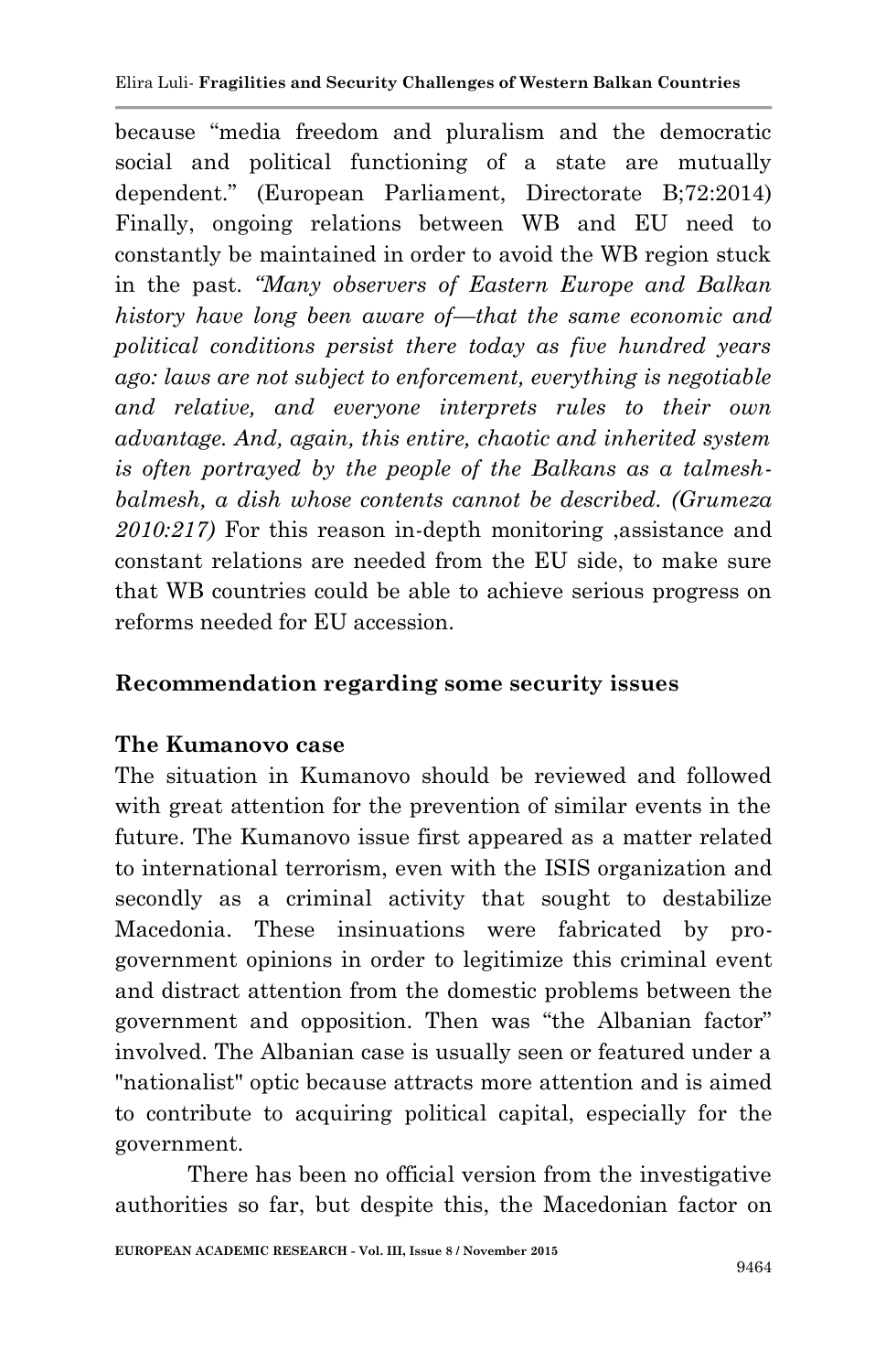their side should finally come to grips with some key questions, such as: How far or how much is the Albanian factor<sup>4</sup> in the Macedonian society integrated as a constituent factor? Until what point will the Albanians be discriminated as low society class citizens! Why has the Ohrid agreement not been applied in everyday life for more than 14 years? Answering these questions with transparency, mainly by the Macedonian factor and the further democratization of the Macedonian society in aspects of human rights and fundamental freedoms and also strengthening the rule of law can lead to social peace and democracy consolidation. In this respect, the Euro-Atlantic monitoring process may play a greater and influential role.

## **Terrorism in the WB**

The Balkans represent a real potential threat for the development of terrorism for several reasons such as: 1) Rural populations with low levels of cultural and religious background and very poor economically can be easily reached and assisted by an intense propaganda by radical groups associated with humanitarian and financial aid. This can contribute to further development of the terrorism phenomenon. 2) Fragile democratic culture, low social emancipation and the weak function of the state, which has insufficient control over the territory and society, may favor the distribution and development of terrorism. The situation calls for the need to intervene in some aspects.

First: These countries should be assisted by the international community at the economic level, as well as in the democratization process in implementing real standards.

Second: These countries need to enhance collaboration between them on these issues, not only in the field of information exchange, but also in common activities such as conferences, groups of expert exchange and joint exercise in practice.

Third: These countries should be cautious in surveying and exerting internal control to groups coming from outside and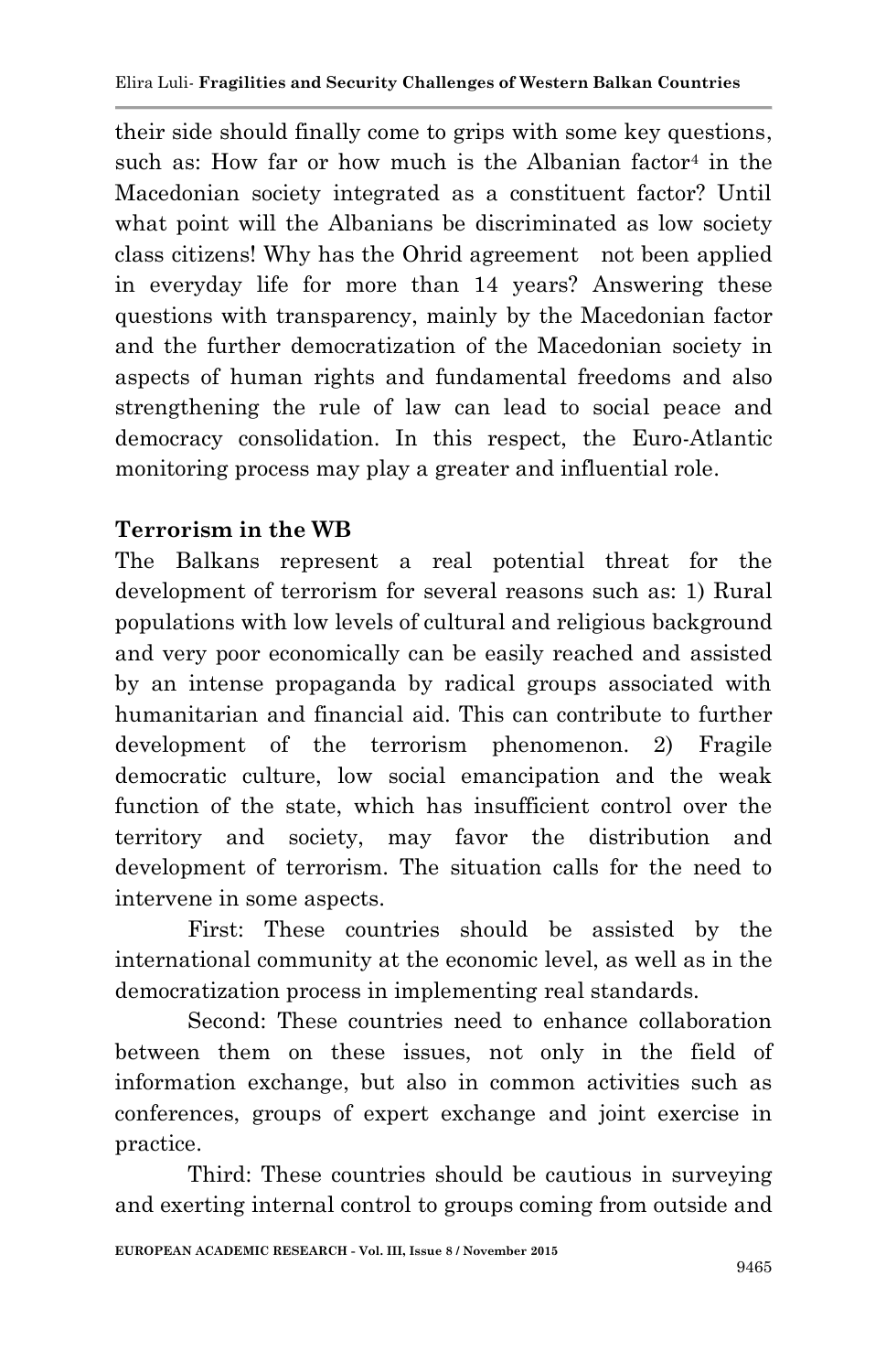to groups that are inside despite the fact that they are separated from the state. Furthermore, the WB countries should strengthen the intelligence services and surveys with highly specialized and modern technology.

Fourth: Media, educational institutions, and nongovernmental organizations have work to do in this regard to affect public opinion and raise awareness about this great international risk to which the whole global society is exposed.

## **Organized crime in the WB**

The issue of organized crime is related to the lack of investigative journalism in the whole WB region in general. The development of investigative journalism requires an emancipated society. Investigative journalism is an indicator of the level of democracy in a country. In the Western Balkan countries case this will take time because the development of investigative journalism is a process slowly moving forward. One cannot imagine an independent and professional media, when some countries in the WB region are still lacking the standards of free elections. It is impossible to think of an independent media, when the elites and clan groups in power are constantly buying, bribing or owning these media. A country will definitely lack it as long as justice and law institution lack deep reform and are immersed in corruption. Further weakness or limitations to media freedom in general to the whole Balkan region states will not contribute in tackling groups and activities of organized crime, corruption, terrorism and issues like money laundering and narcotic trafficking activities.

*"The problems facing the media and journalism involve various aspects of the social, political, legal and economic functioning of states, and efforts to improve the level of media freedom and pluralism need to take into account all of these aspects. Neglecting any of these areas creates loopholes in the overall efforts and strategies, which could undermine the sustainability of media freedom and the overall protection of*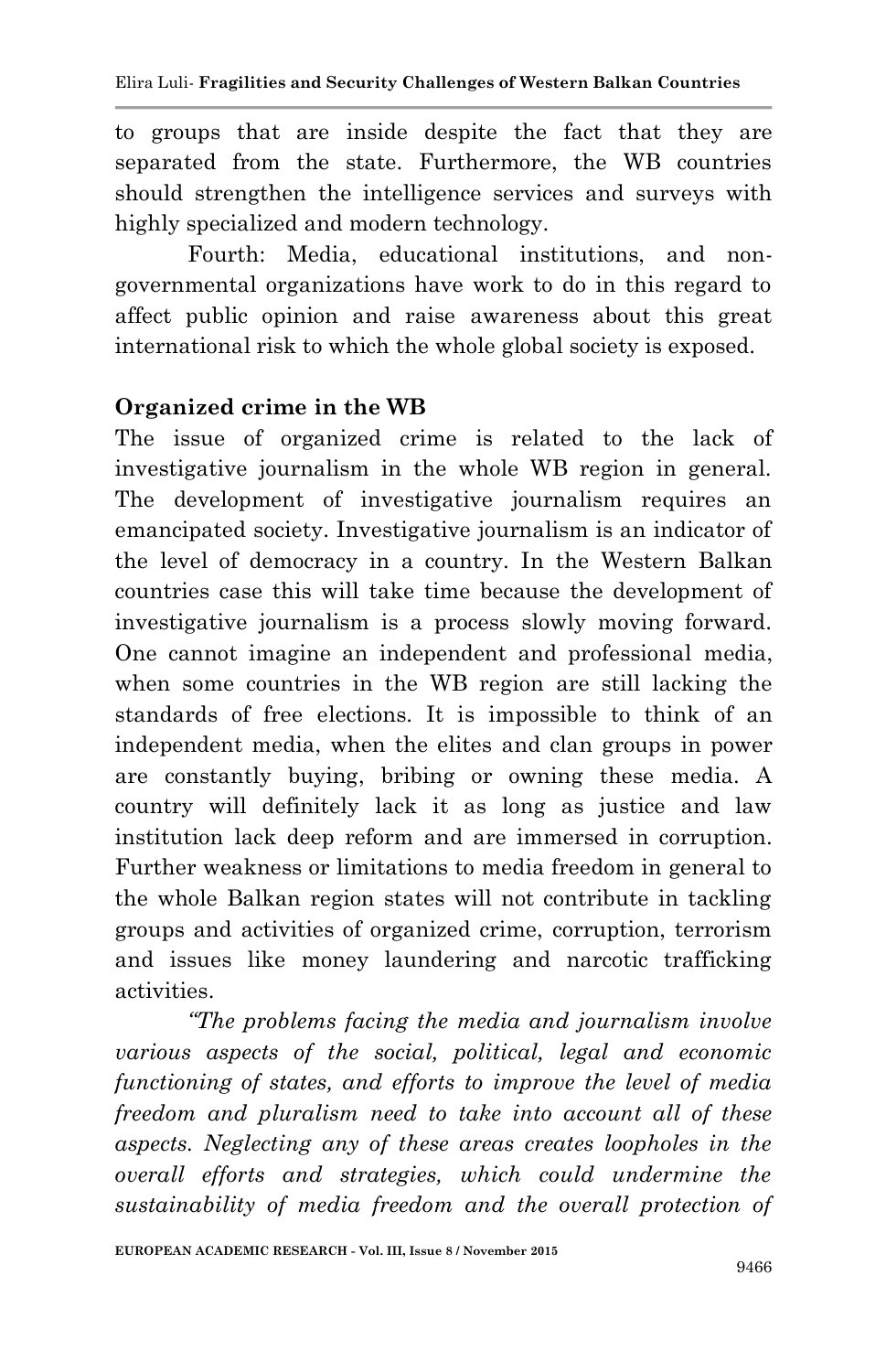*freedom of speech, access to information and public representation of the opinions of the different groups in a society.'(European Parliament, Directorate B;2014:72)* This is a question of gradual development and maturity that comes with the democratization of the society, but fastening reforms in the WB countries case it would be of great help in fighting these phenomena, therefore, "further efforts should be made to evaluate the implementation of the legal framework, and especially its guarantees for sustainability in all countries on the path to EU accession. (ibid)

### **REFERENCES**

Vejdova I. 2013, March 14, 20 Years that Changed Europe, The Copenhagen Criteria and the Enlargement of the European Union Copenhagen. http://um.dk/da/~/media/UM/Danishsite/Documents/Ude nrigspolitik/Nyheder-ogpublikationer/20%20Years%20that%20Changed%20Eur

ope\_UM.pdf [Cawthra](https://www.google.al/search?tbo=p&tbm=bks&q=inauthor:%22Gavin+Cawthra%22) G., [Luckham](https://www.google.al/search?tbo=p&tbm=bks&q=inauthor:%22Robin+Luckham%22) R. 2003, 28 June, Governing insecurity: Democratic Control of Military and Security

- Establishments in Transitional Democracies; Zed Books
- Grumeza I. 2010, Book: The roots of Balkanization, University Press of America
- Zannier L. 2012, International security in the 21st century: credible responses to real threats. OSCE Security days. [www.osce.org](http://www.osce.org/)
- Nence M.2013, Corruption, Albania's biggest challenge for integration in E.U. , PECOB Portal on Central Eastern and Balkan Europe by IECOB & AI, [www.pecob.eu](http://www.pecob.eu/)
- Mejdini F. 3 Nov 2015; Albania Parties Split on Key Judicial Reforms; Birn, Tirana, Balkan Insight; http://www.balkaninsight.com/en/article/albania-lacksconsensus-over-constitutional-changes-11-02-2015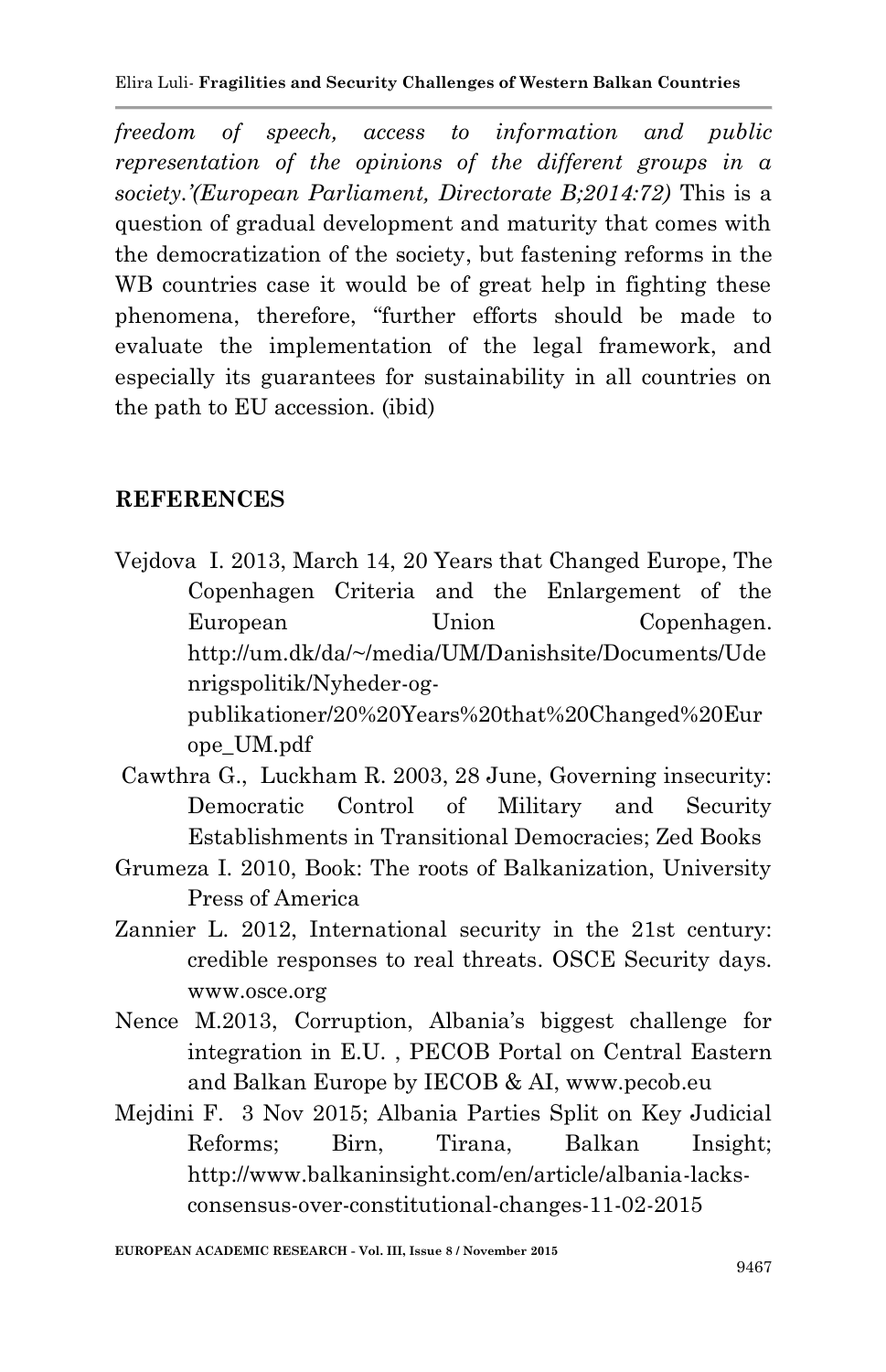- [Božinovic](http://www.europeanleadershipnetwork.org/davor-boinovic_643.html) D., 17 June 2015, Ignoring problems in the Western Balkans won't make them disappear, [http://www.europeanleadershipnetwork.org/ignoring](http://www.europeanleadershipnetwork.org/ignoring-problems-in-the-western-balkans-wont-make-them-disappear_2856.html)[problems-in-the-western-balkans-wont-make-them](http://www.europeanleadershipnetwork.org/ignoring-problems-in-the-western-balkans-wont-make-them-disappear_2856.html)[disappear\\_2856.html](http://www.europeanleadershipnetwork.org/ignoring-problems-in-the-western-balkans-wont-make-them-disappear_2856.html)
- Erebara Gj. 29 April 2015, Press Freedom Declining in Balkans, Report Says; Birn, Tirana, http://www.balkaninsight.com/en/article/freedom-of-thepress-is-declining-in-the-balkans-warns-freedom-house
- Byman L. D. 27 Oct.2015; Do Syrian refugees pose a terrorism threat?

http://www.brookings.edu/blogs/markaz/posts/2015/10/27 -syrian-refugees-terrorism-threat-byman

- Binder D. 2002, Organized Crime in the Balkans; Global Europe Program, January 22, [http://www.wilsoncenter.org/publication/269-organized](http://www.wilsoncenter.org/publication/269-organized-crime-the-balkans)[crime-the-balkans](http://www.wilsoncenter.org/publication/269-organized-crime-the-balkans)
- Hoffmann H. 2015, July 6 "Chancellor's Visit to Albania, a Message of Encouragement" Albanian Daily news, http://mobile.albaniannews.com/news\_info.php?idm=205 6 Buquicchio G., 27 Jan 2015, Dekriminalizimi I Parlamentit, çështje urgjente "Decriminalization of the Parliament, an urgent matter" http://vizionplus.al/dekriminalizimi-i-parlamentitceshtje-urgjente/,
- European Parliament, October 2014; (EXPO/B/DROI/2013/16) Directorate-General for external policies of the union Directorate b Policy Department Study Freedom of Media in the Western Balkans. http://www.europarl.europa.eu/RegData/etudes/STUD/2 014/534982/EXPO\_STU(2014)534982\_EN.pdf
- Cejku A., Albanian daily news, Interview of the former Albanian Ambassador to Macedonia, Mr. Arben Cejku for Albanian Daily News, 2015, [http://mobile.albaniannews.com](http://mobile.albaniannews.com/)